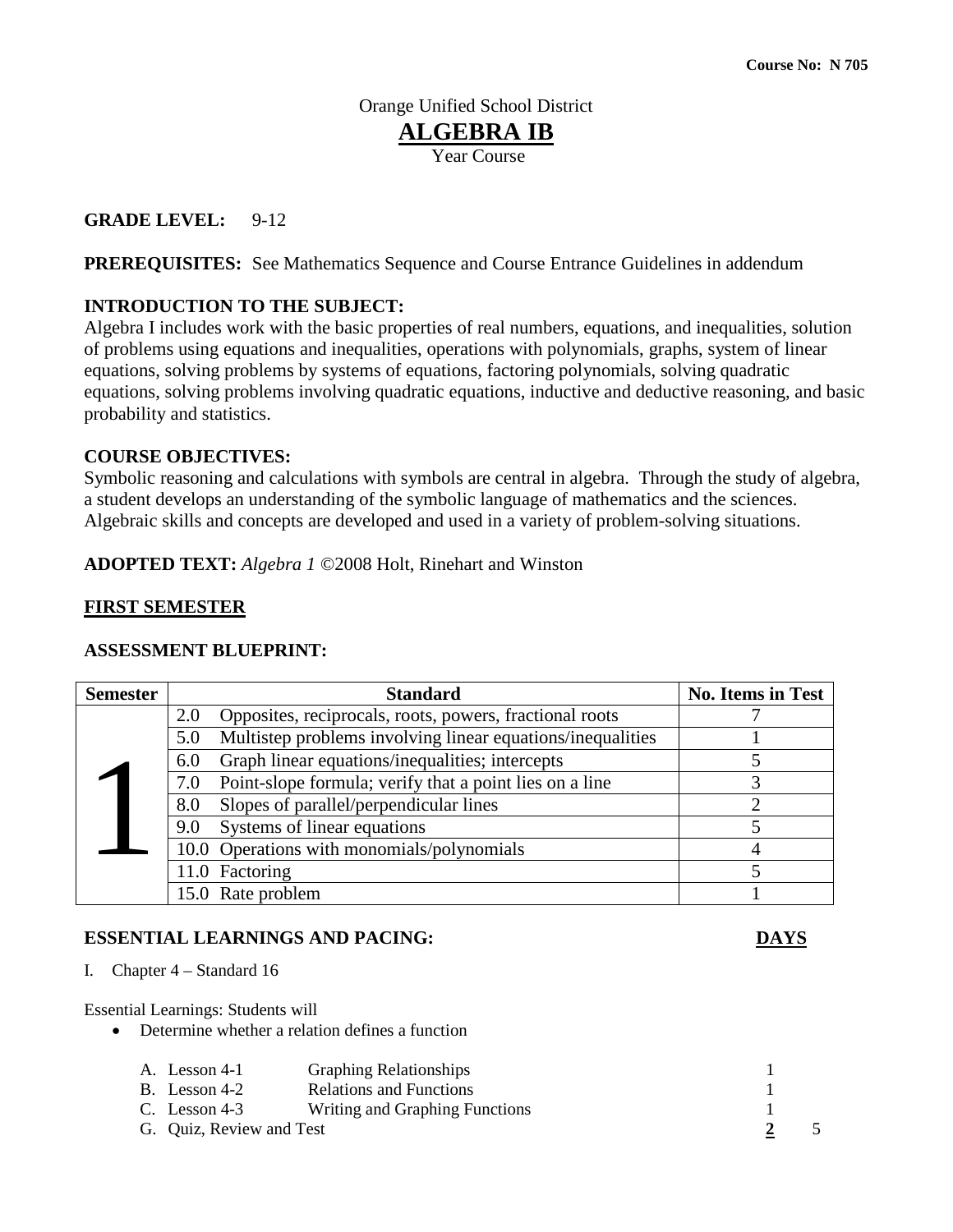#### II. Chapter 5 – Standards 6, 7, 8

Essential Learnings: Students will

- Know and use the three forms of a linear equation.
- Graph and equation of a line using various methods.
- Know that the points on the line are the solution to the equation.
- Use slope to determine if lines are parallel or perpendicular

|      | A. Lesson 5-1            | <b>Linear Equations and Functions</b>                                                                          |    |
|------|--------------------------|----------------------------------------------------------------------------------------------------------------|----|
|      | B. Lesson $5-2$          | Using Intercepts                                                                                               |    |
|      | C. Lesson $5-3$          | Slope                                                                                                          |    |
|      | D. Lesson $5-5$          | Slope-Intercept Form                                                                                           |    |
|      | E. Lesson $5-6$          | Point-Slope Form                                                                                               |    |
| - F. | Lesson 5-7               | Point-Slope Form<br>Slopes of Parallel and Perpendicular Lines $\int \frac{5-5-5-7}{re-writing \ equations}$ 2 |    |
|      | G. Quiz, Review and Test | into standard form.                                                                                            | 13 |
|      |                          |                                                                                                                |    |

#### III. Chapter 6 – Standards 6, 8, 9 ,15

Essential Learnings: Students will

|                          | Solve linear and inequality systems by graphing, substitution and elimination. |    |
|--------------------------|--------------------------------------------------------------------------------|----|
| A. Lesson 6-1            | Solving Systems by Graphing                                                    |    |
| B. Lesson $6-2$          | Solving Systems by Substitution                                                |    |
| C. Lesson $6-3$          | Solving Systems by Elimination                                                 |    |
| D. Lesson $6-4$          | Solving Special Systems                                                        |    |
| E. Lesson $6-5$          | Applying Systems (Supplement mixture/rate problems)                            |    |
| F. Lesson 6-6            | <b>Solving Linear Inequalities</b>                                             |    |
| G. Lesson 6-7            | Solving Systems of Linear Equations                                            |    |
| H. Quiz, Review and Test |                                                                                | 14 |
|                          |                                                                                |    |

# **End of 1st Quarter**

#### IV. Chapter 7 – Standards 2, 10

#### Essential Learnings: Students will

• Know and use positive, negative and fractional exponents

|            | <b>Integer Exponents</b>                                                                                                                          |                                                                     |                                                                                        |    |
|------------|---------------------------------------------------------------------------------------------------------------------------------------------------|---------------------------------------------------------------------|----------------------------------------------------------------------------------------|----|
|            |                                                                                                                                                   |                                                                     | 2                                                                                      |    |
|            | Division Properties of Exponents                                                                                                                  |                                                                     |                                                                                        |    |
|            | <b>Fractional Exponents</b>                                                                                                                       |                                                                     |                                                                                        |    |
|            |                                                                                                                                                   |                                                                     | 4                                                                                      |    |
|            | Polynomials                                                                                                                                       |                                                                     |                                                                                        |    |
|            | Adding and Subtracting Polynomials                                                                                                                |                                                                     |                                                                                        |    |
|            | <b>Multiplying Polynomials</b>                                                                                                                    |                                                                     |                                                                                        |    |
| Lesson 7-9 | Special Products of Binomials                                                                                                                     |                                                                     |                                                                                        |    |
|            |                                                                                                                                                   |                                                                     |                                                                                        | 24 |
|            | Simplify polynomials<br>A. Lesson 7-1<br>B. Lesson 7-3<br>C. Lesson $7-4$<br>D. Lesson $7-5$<br>F. Lesson 7-6<br>G. Lesson $7-7$<br>H. Lesson 7-8 | E. Review/Reteach/Test $7-1 - 7-5$<br>Review/Reteach/Test 7-6 - 7-9 | Multiplication Properties of Exponents $\int 7-3 \& 7-4$ May opt to<br>use before 7-1. |    |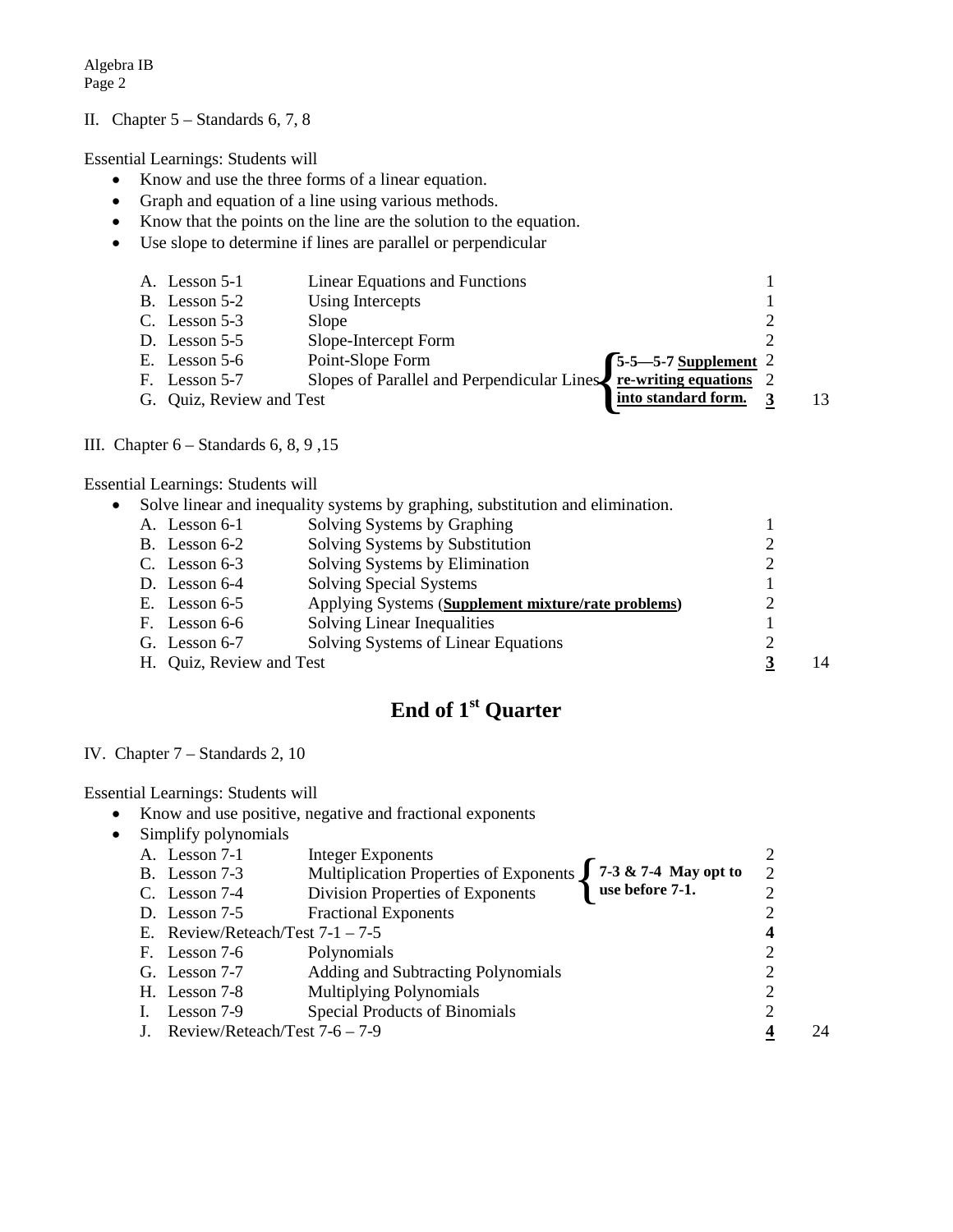#### V. Chapter 8 – Standard 11

Essential Learnings: Students will

| Factor polynomials       |                                            |    |
|--------------------------|--------------------------------------------|----|
| A. Lesson 8-1            | <b>Factors and Greatest Common Factors</b> |    |
| B. Lesson 8-2            | Factoring by GCF                           |    |
| C. Lesson $8-3$          | Factoring $x^2 + bx + c$                   |    |
| D. Lesson $8-4$          | Factoring $ax^2 + bx + c$                  |    |
| E. Lesson $8-5$          | <b>Factoring Special Products</b>          |    |
| Lesson 8-6<br>Н.         | Choosing a Factoring Method                |    |
| G. Quiz, Review and Test |                                            | 19 |

## **End of 1st Semester**

#### **SECOND SEMESTER**

#### **ASSESSMENT BLUEPRINT:**

| <b>Semester</b> | <b>Standard</b>                                                | No. Items in Test       |
|-----------------|----------------------------------------------------------------|-------------------------|
|                 | Opposites, reciprocals, roots, powers, fractional roots<br>2.0 |                         |
|                 | 2.0 (Extension) Operations with radicals                       | h                       |
|                 | 12.0 Simplifying rational polynomials                          | 3                       |
|                 | 13.0 Operations with rational expressions and functions        |                         |
|                 | 14.0 Quadratic equations (factoring/completing the square)     | 3                       |
|                 | 15.0 Rate/work/percent mixture problems                        |                         |
|                 | 17.0 Domain and range                                          |                         |
|                 | 19.0 Proof of quadratic formula                                |                         |
|                 | 20.0 Quadratic formula                                         | $\mathcal{D}_{1}^{(1)}$ |
|                 | 21.0 Graph quadratic functions                                 |                         |
|                 | 22.0 Interception of graph with x-axis in 0, 1, or 2 points    |                         |
|                 | 23.0 Apply quadratic equations to physical problems            |                         |

VI. Chapter 10 – Standard 10, 12, 13

Essential Learnings: Students will

• Add, Subtract, Multiply, Divide with polynomials A. Lesson 10-3 Simplifying Rational Expressions 2 B. Lesson 10-4 Multiplying and Dividing Rational Expressions 4<br>C. Lesson 10-5 Adding and Subtracting Rational Expressions 4 Adding and Subtracting Rational Expressions 4 D. Lesson 10-6 Dividing Polynomials 2<br>E. Review/Reteach/Test  $10-3 - 10-4$  3 E. Review/Reteach/Test 10-3 – 10-4 **3** 15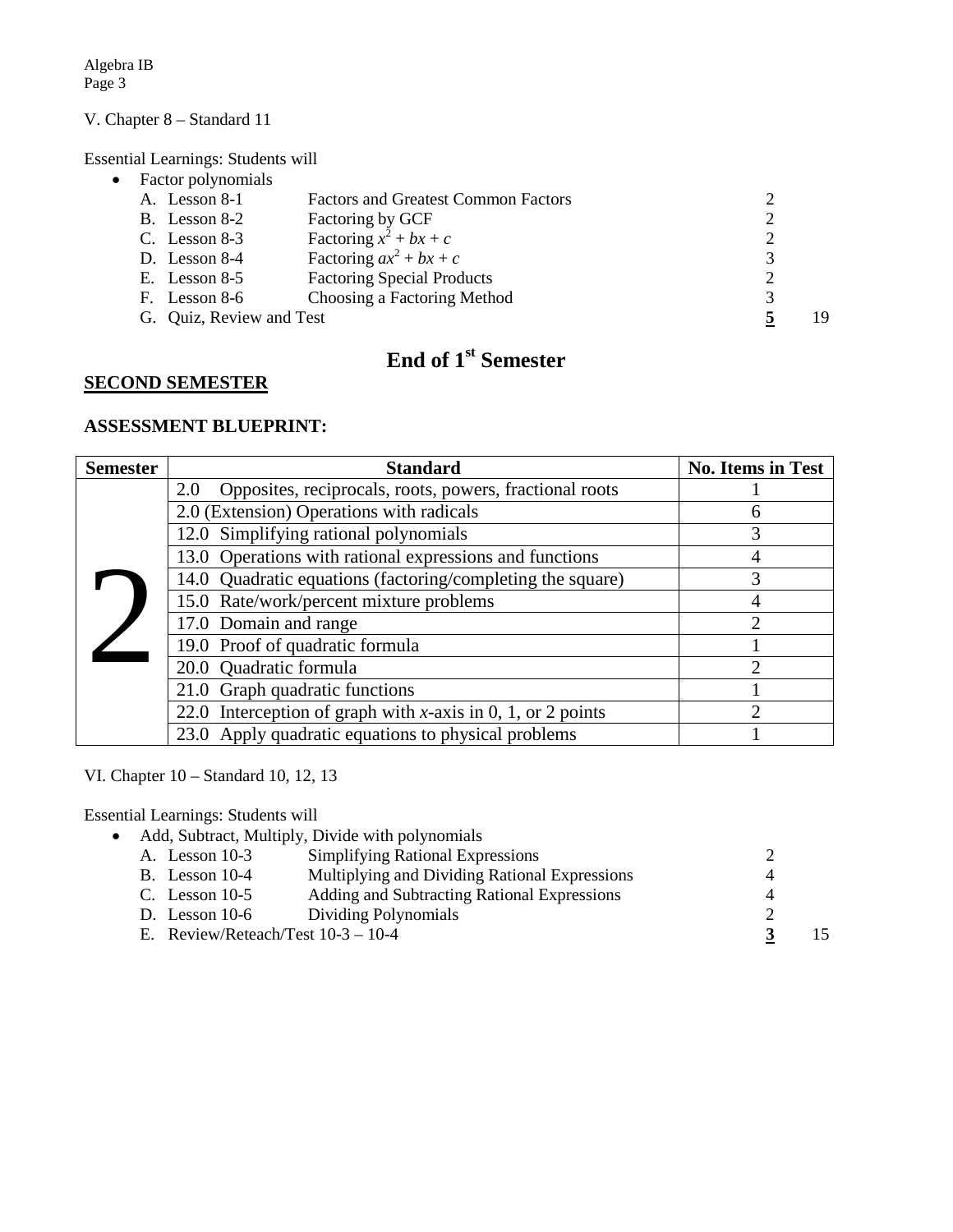### VII. Chapter 9 – Standard 14, 17, 19, 20, 21, 22, 23

Essential Learnings: Students will

- Identify quadratic functions and equations
- Solve quadratic equations

| A. Lesson 9-1                      | <b>Quadratic Equations and Functions</b>          |   |    |
|------------------------------------|---------------------------------------------------|---|----|
| B. Lesson 9-2                      | <b>Characteristics of Quadratic Functions</b>     | റ |    |
| C. Lesson $9-3$                    | <b>Graphing Quadratic Functions</b>               | 2 |    |
| D. Lesson $9-4$                    | Solving Quadratic Equations by Graphing           | 2 |    |
| E. Review/Reteach/Test $9-1 - 9-4$ |                                                   | 3 |    |
| F. Lesson 9-5                      | Solving Quadratic Equations by Factoring          | 2 |    |
| G. Lesson $9-6$                    | Solving Quadratic Equations by Using Square Roots | 2 |    |
| H. Lesson 9-7                      | Completing the Square                             | 3 |    |
| I. Lesson $9-8$                    | The Quadratic Formula                             | 3 |    |
| Lesson 9-9                         | The Discriminant                                  | 2 |    |
| K. Review/Reteach/Test $9-5 - 9-9$ |                                                   |   | 26 |

#### VIII. Chapter 10 – Standard 10, 12, 13, 15

Essential Learnings: Students will

| • Solve Rational Equations |                                    |   |  |  |
|----------------------------|------------------------------------|---|--|--|
| A. Lesson 4-2              | <b>Relations and Functions</b>     |   |  |  |
| B. Lesson $10-1$           | Inverse Variation                  | ◠ |  |  |
| C. Lesson $10-2$           | <b>Rational Functions</b>          |   |  |  |
| D. Lesson $10-7$           | <b>Solving Rational Equations</b>  |   |  |  |
| E. Lesson $10-8$           | <b>Applying Rational Equations</b> | 4 |  |  |
| F. Quiz, Review and Test   |                                    |   |  |  |

# **End of 3rd Quarter**

| <b>CST Review</b>                                |                                                     | dependent on calendar |
|--------------------------------------------------|-----------------------------------------------------|-----------------------|
| IX. Chapter 11                                   |                                                     | Extension chapter     |
| <b>Essential Learnings: Students will</b>        |                                                     |                       |
| $\bullet$                                        | Add, Subtract, Multiply, Divide radical expressions |                       |
| Solve radical equations<br>$\bullet$             |                                                     |                       |
| A. Lesson 11-1                                   | <b>Square Root Functions</b>                        | 2                     |
| B. Lesson $11-2$                                 | <b>Radical Expressions</b>                          | 2                     |
| C. Lesson $11-3$                                 | Adding and Subtracting Radical Expressions          | 2                     |
| D. Lesson $11-4$                                 | Multiplying and Dividing Radical Expressions        | 3                     |
| E. Lesson $11-5$                                 | <b>Solving Radical Equations</b>                    | 3                     |
| F.                                               | Review/Reteach/Test $11-1-11-5$                     | 15                    |
| G. Lesson $11-6$                                 | Geometric Sequences                                 | optional              |
| H. Lesson $11-7$                                 | <b>Exponential Functions</b>                        | optional              |
| Lesson $11-8$                                    | <b>Exponential Growth and Decay</b>                 | optional              |
| Lesson $11-9$                                    | Linear, Quadratic, and Exponential Models           | optional              |
| $V = \text{Dariaw}/\text{Datoob/Test 11.6}$ 11.0 |                                                     |                       |

K. Review/Reteach/Test 11-6 – 11-9

Skipped Sections At Teacher Discretion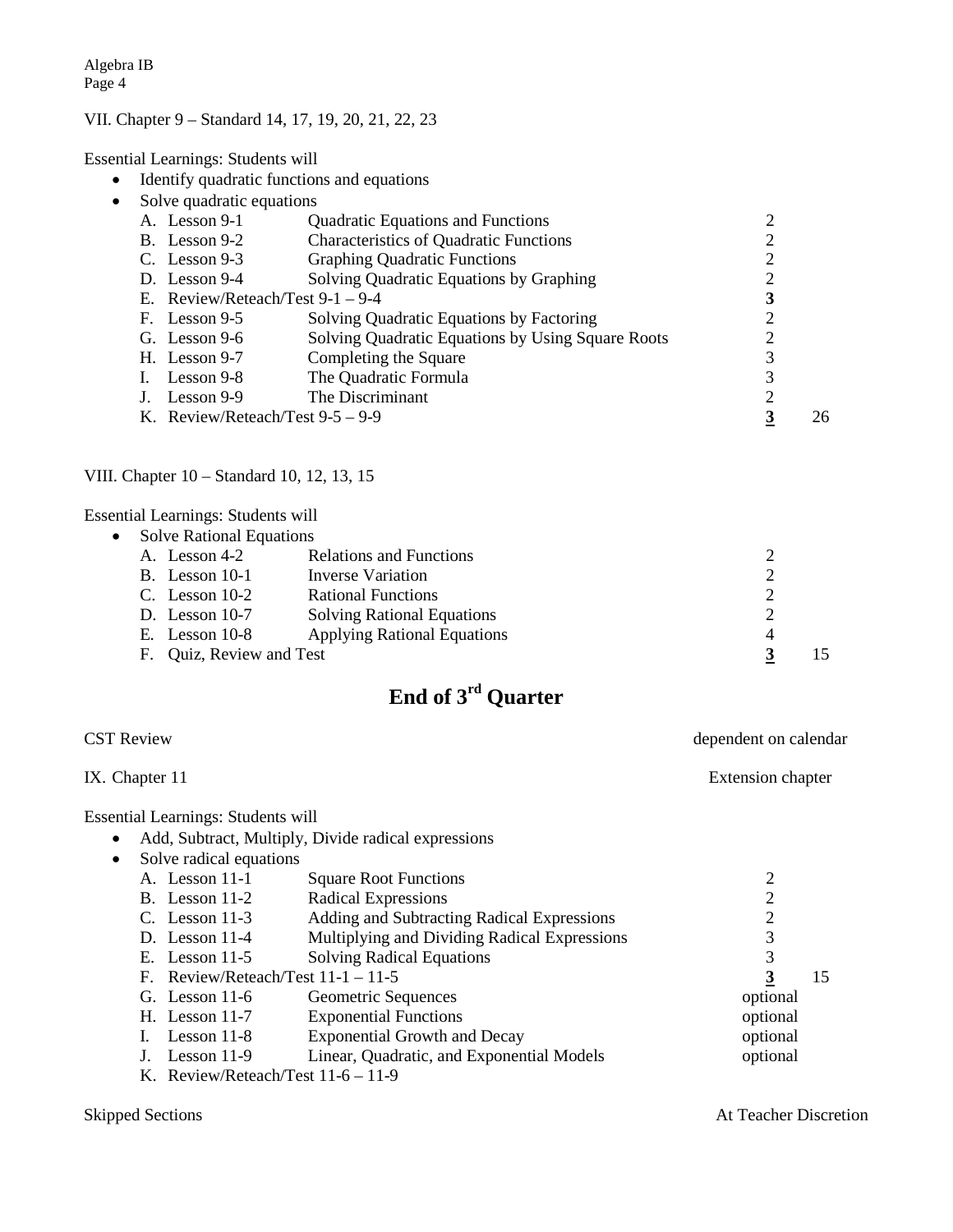## **DATE OF LAST CONTENT REVISION:** August 2001

## **DATE OF CURRENT CONTENT REVISION:** June 2012

**DATE OF BOARD APPROVAL:** October 11, 2001

#### **CALIFORNIA STANDARDS TEST ALGEBRA I**

(Blueprint adopted by the State Board of Education 10/02)

| CALIFORNIA CONTENT STANDARDS: ALGEBRA I                                                                                                                                                                                                                                                                                          | # of<br><b>Items</b>    |
|----------------------------------------------------------------------------------------------------------------------------------------------------------------------------------------------------------------------------------------------------------------------------------------------------------------------------------|-------------------------|
| Symbolic reasoning and calculations with symbols are central in algebra. Through the<br>study of algebra, a student develops an understanding of the symbolic language of<br>mathematics and the sciences. In addition, algebraic skills and concepts are developed and<br>used in a wide variety of problem-solving situations. |                         |
| Algebra I                                                                                                                                                                                                                                                                                                                        | 65                      |
| Standard Set 1.0 Students identify and use the arithmetic properties of subsets of integers                                                                                                                                                                                                                                      |                         |
| and rational, irrational, and real numbers, including closure properties for the four basic                                                                                                                                                                                                                                      |                         |
| arithmetic operations where applicable:                                                                                                                                                                                                                                                                                          |                         |
| Students use properties of numbers to demonstrate whether assertions are true or false.<br>1.1                                                                                                                                                                                                                                   | $1/2**$                 |
| 2.0* Students understand and use such operations as taking the opposite, finding the reciprocal,                                                                                                                                                                                                                                 |                         |
| taking a root, and raising to a fractional power. They understand and use the rules of                                                                                                                                                                                                                                           | 4                       |
| exponents.                                                                                                                                                                                                                                                                                                                       |                         |
| Students solve equations and inequalities involving absolute values.<br>3.0                                                                                                                                                                                                                                                      | $\mathbf{1}$            |
| Students simplify expressions prior to solving linear equations and inequalities in one<br>$4.0*$<br>variable, such as $3(2x-5) + 4(x-2) = 12$ .                                                                                                                                                                                 | $\overline{\mathbf{3}}$ |
| 5.0* Students solve multistep problems, including word problems, involving linear equations                                                                                                                                                                                                                                      |                         |
| and linear inequalities in one variable and provide justification for each step.                                                                                                                                                                                                                                                 | 6                       |
| Students graph a linear equation and compute the x- and y- intercepts (e.g., graph $2x + 6y$ )<br>$6.0*$                                                                                                                                                                                                                         |                         |
| $=$ 4). They are also able to sketch the region defined by linear inequality (e.g., they sketch                                                                                                                                                                                                                                  | 4                       |
| the region defined by $2x + 6y < 4$ ).                                                                                                                                                                                                                                                                                           |                         |
| Students verify that a point lies on a line, given an equation of the line. Students are able<br>$7.0*$                                                                                                                                                                                                                          | 4                       |
| to derive linear equations using the point-slope formula.                                                                                                                                                                                                                                                                        |                         |
| 8.0<br>Students understand the concepts of parallel lines and perpendicular lines and how those                                                                                                                                                                                                                                  |                         |
| slopes are related. Students are able to find the equation of a line perpendicular to a given                                                                                                                                                                                                                                    | $\mathbf{1}$            |
| line that passes through a given point.                                                                                                                                                                                                                                                                                          |                         |
| Students solve a system of two linear equations in two variables algebraically and are able<br>$9.0*$                                                                                                                                                                                                                            |                         |
| to interpret the answer graphically. Students are able to solve a system of two linear                                                                                                                                                                                                                                           | 5                       |
| inequalities in two variables and to sketch the solution sets.                                                                                                                                                                                                                                                                   |                         |
| 10.0*Students add, subtract, multiply, and divide monomials and polynomials. Students solve                                                                                                                                                                                                                                      | 4                       |
| multistep problems, including word problems, by using these techniques.                                                                                                                                                                                                                                                          |                         |
| 11.0 Students apply basic factoring techniques to second-and simple third-degree polynomials.                                                                                                                                                                                                                                    |                         |
| These techniques include finding a common factor for all terms in a polynomial,                                                                                                                                                                                                                                                  | 2                       |
| recognizing the difference of two squares, and recognizing perfect squares of binomials.                                                                                                                                                                                                                                         |                         |
| 12.0*Students simplify fractions with polynomials in the numerator and denominator by                                                                                                                                                                                                                                            | $\mathbf{3}$            |
| factoring both and reducing them to the lowest terms.                                                                                                                                                                                                                                                                            |                         |